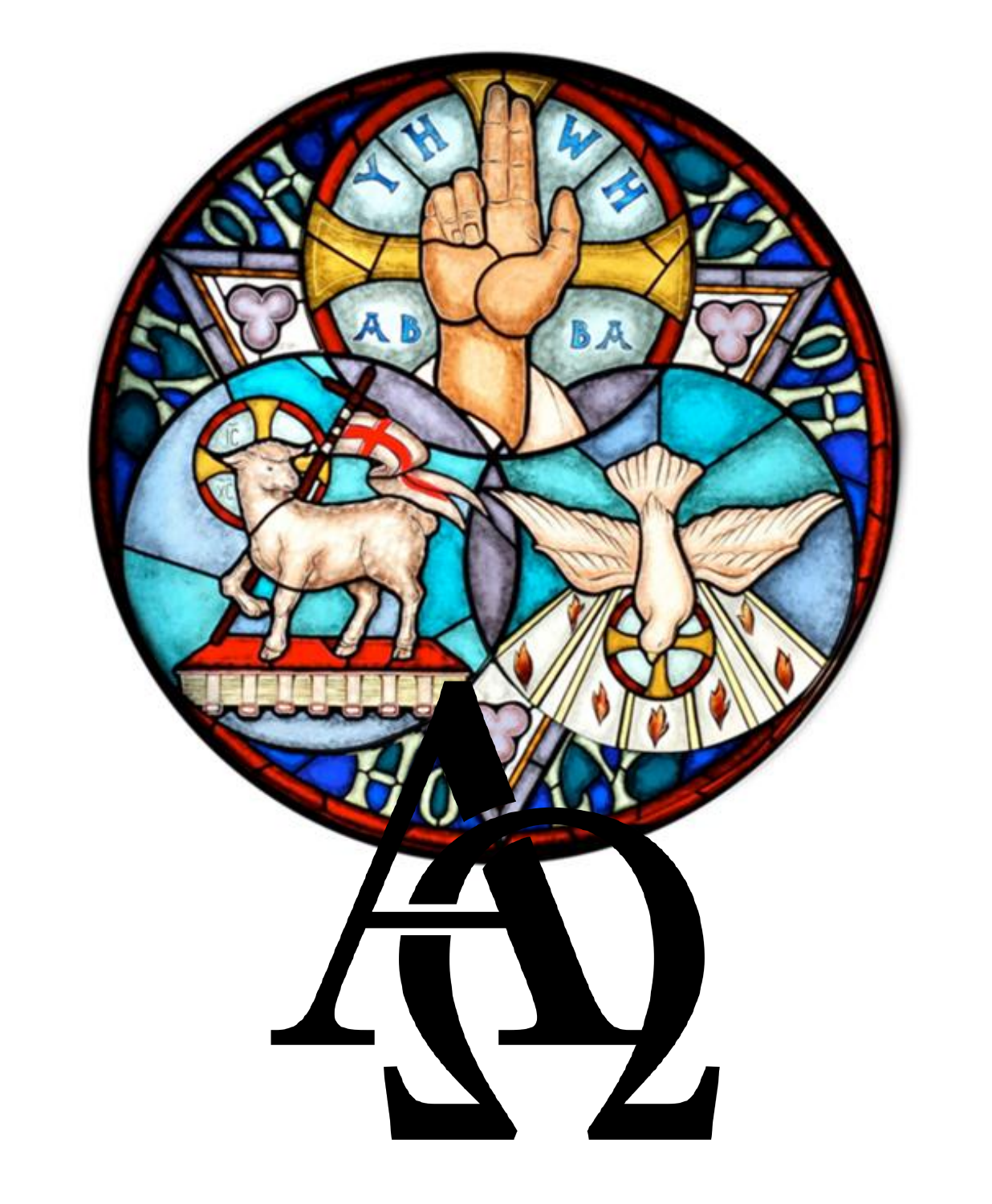

Serving the Portland Area with the Means of Grace and as a family of believers for over 110 years… as a church, school, preschool, mission, and ministry.

**Church Campus:** 7610 NE Fremont Street, Pastor – Pastor Thad Bitter (503 .290.6316– call /text) **School Campus:** 2252 SE 92nd Street, Principal - Justin Eternick (920.988.1999 – call /text) **Preschool:** 2252 SE 92nd Street, ECE Director Tammy Godish (503.312.4230 – call /text)

# The First Sunday After Pentecost June 12<sup>th</sup>, 2022

# *Grace* ~ *"I am not ashamed of the gospel..."*



 When it comes to the truth of Scripture, there is no room for compromise. The Bible is the book we live by… for life now and for life forever. We accept the Bible as the pure Word of God. We believe that our only Savior is Jesus Christ, the sinless Son of God, who was crucified, died, and was buried but rose again to open the door to heaven for everyone who believes in him.

## *Grace* ~ *"These are written that you may believe..."*



 Grace Lutheran Church has served the Portland area for over 100 years by faithfully preaching and teaching the timeless truth of God's Word. We believe that God uses the timeless message of Word and Sacraments to bring souls into his care. This is a message that we share here and around the world through our affiliation with the Wisconsin Evangelical

Lutheran Synod (WELS).

## *Grace* ~ *"Therefore go and make disciples of all nations…"*



 Grace Lutheran Church exists to win souls by joyfully proclaiming the truth of God's grace through Christ, to nurture believers in growing in faith and lives of Christian service, and to join together in worship and praise. *"But grow in the grace and knowledge of our Lord and Savior Jesus Christ. To him be the glory both now and forever! Amen." 2 Pt. 3:18*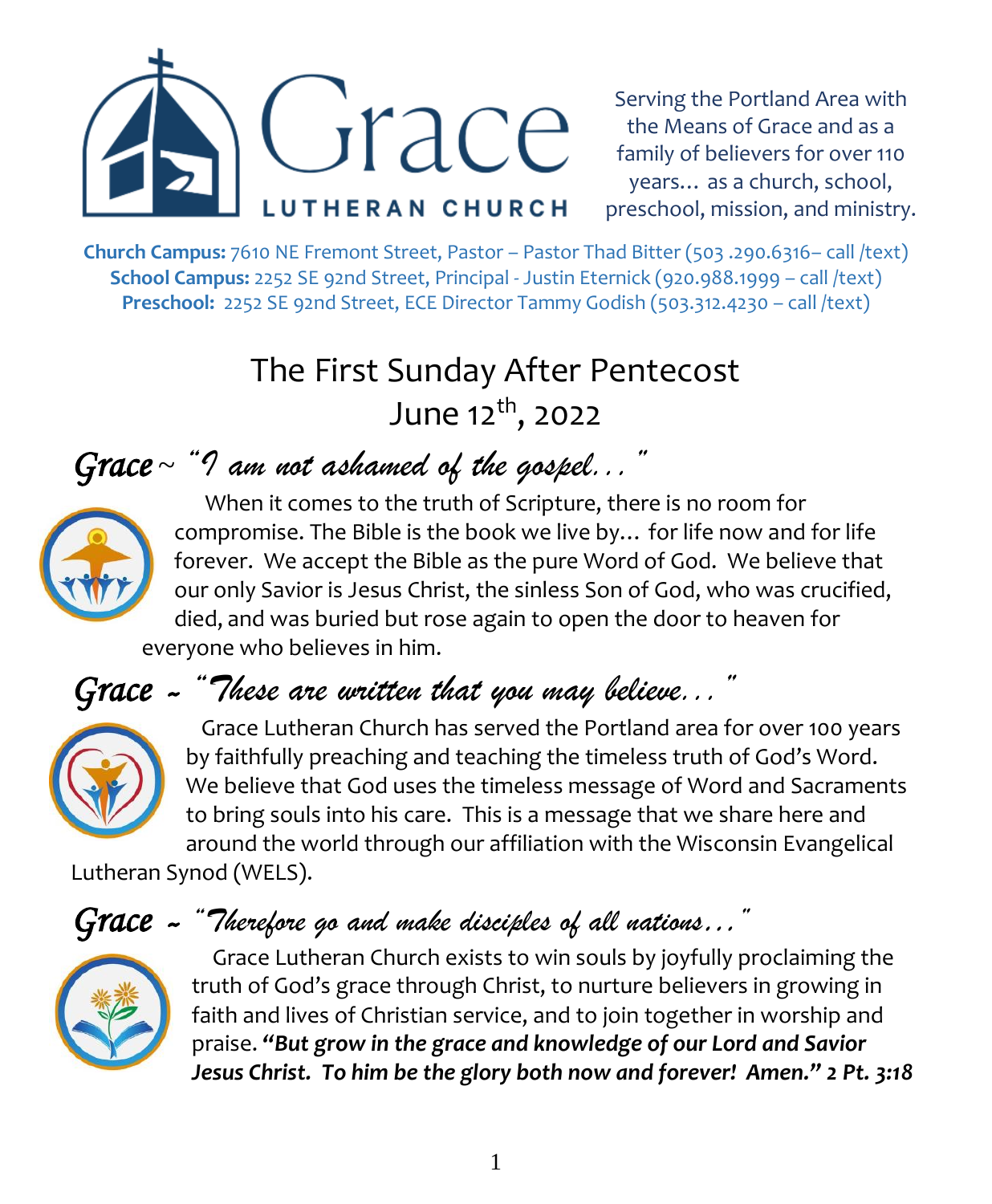# **The First Sunday after Pentecost – Holy Trinity**

*Trinity Sunday is celebrated on the first Sunday after Pentecost. It is a festival that originated in northern Europe in the ninth and tenth centuries to honor the mystery of the Holy Trinity: the one true God who is three persons in one God and one God in three persons. The bible clearly teaches us that we have one undivided God… yet there are three distinct persons: the Father,* 

*the Son, and the Holy Spirit, who are all fully God. In the Triune God alone we find our beginning, our redemption, and our restoration to be at one with God again. The Triune God has loved us from eternity to eternity and eagerly sought our salvation.*

### **Hymn** CW21: #483: **Holy, Holy, Holy! Lord God Almighty**

*Holy, holy, holy! Lord God Almighty! Early in the morning our song shall rise to thee; Holy, holy, holy, merciful and mighty, God in three persons, blessed Trinity!* 

*Holy, holy, holy! All the saints adore thee, Casting down their golden crowns around the glassy sea; Cherubim and seraphim falling down before thee, Who was and is and evermore shall be.* 

*Holy, holy, holy! Though the darkness hide thee, Though the eye of sinful man thy glory may not see, Only thou art holy; there is none beside thee, Perfect in pow'r, in love, and purity.* 

*Holy, holy, holy! Lord God Almighty! All thy works shall praise thy name in earth and sky and sea. Holy, holy, holy, merciful and mighty, God in three persons, blessed Trinity!*

### **Invocation**

- **M:** The grace of our Lord † Jesus Christ and the love of God and the fellowship of the Holy Spirit be with you.
- **C: And also with you.**
- **M:** I tell you the truth, no one can enter the kingdom of God unless he is born of water and the Spirit.
- **C: Flesh gives birth to flesh, but the Spirit gives birth to spirit.**
- M: Surely we were sinful at birth, sinful from the time our mothers conceived us.
- **C: But we were washed, we were sanctified, we were justified in the name of the Lord Jesus Christ and by the Spirit of our God**.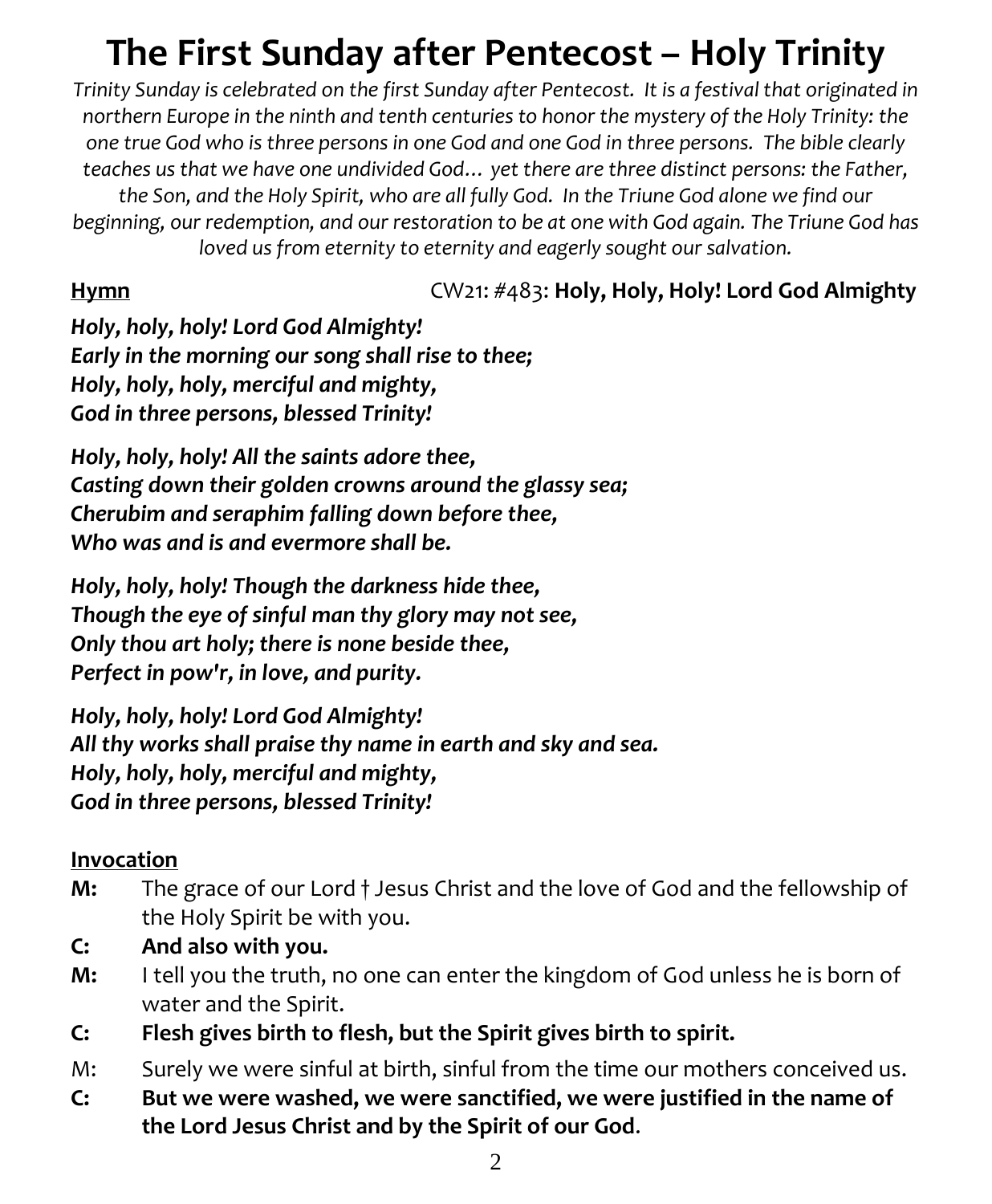#### **Confession**

- **M:** As baptized children of God we confess our sins:
- **C: Holy and merciful Father, I confess that I am by nature sinful, and that I have disobeyed you in my thoughts, words, and actions. I have done what is evil and failed to do what is good. For this I deserve your punishment both now and in eternity. But I am truly sorry for my sins, and trusting in my Savior Jesus Christ, I pray: Lord, have mercy on me, a sinner.**

### **Song Trisagion**

 *Fernando Ortega* Music used with permission CCLI License 11209822 Lyrics Displayed On Screen

### **Absolution**

**M:** Christ loved the church and gave himself up for her to make her holy, cleansing her by the washing with water through the word, and to present her to himself as a radiant church, without stain or wrinkle or any other blemish, but holy and blameless. Therefore, as a called servant of Christ and by his authority, I forgive you all your sins in the name of the Father and of the Son † and of the Holy Spirit.

**Song Aaron's Blessing Aaron's Blessing Aaron's Blessing** 

 *Fernando Ortega* Music used with permission CCLI License 11209822 Lyrics Displayed On Screen

## **HOLY BAPTISM – TAMARA GOLIC &CONNOR SEAD SELIMOVIC**

*Martin Luther said that confessing sins and receiving forgiveness is nothing else than a reliving of Baptism. Thus this order provides opportunity not only to baptize but also to recall the lasting blessings of Baptism… forgiveness of sins, new life and salvation*

*The Rite of Holy Baptism continues at the font.*

**M:** In obedience to the command of our Lord and trusting in his promise, you have brought this child to be baptized, and you Tamara, have come to be baptized. Jesus told us: *"Let the little children come to me and do not hinder them, for the kingdom of God belongs to such as these."* It is in Baptism that God grants the new life of forgiveness, joy, and peace to little children. By the power of God's Word, this gracious water of life washes away sin, delivers from death and the devil, and gives eternal salvation to all who believe.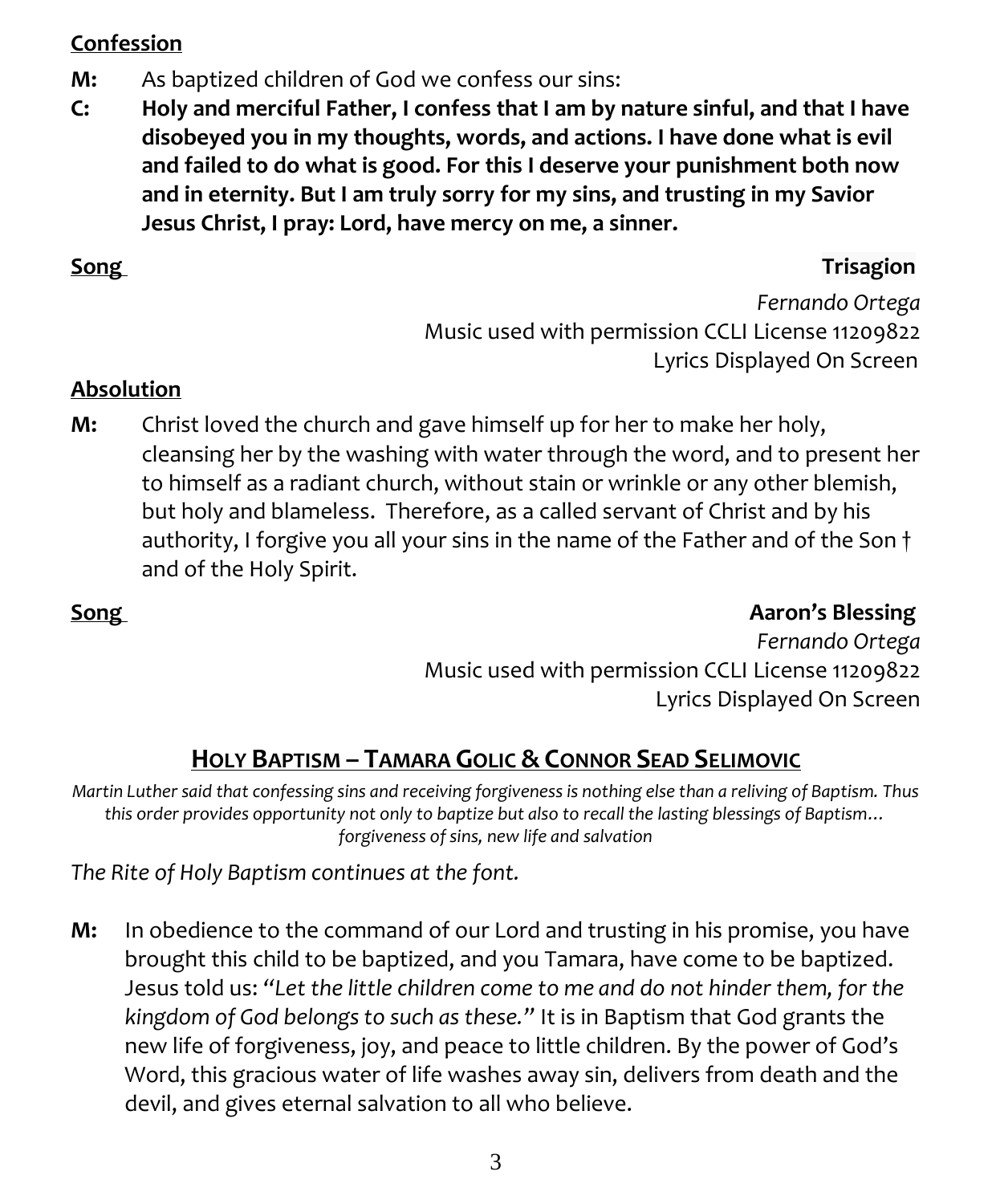**M:** Do you believe that you were born in sin and in need of a Savior?

**R:** *Yes, I believe.*

- **M:** Do you believe that the Triune God the Father, the Son, and the Holy Spirit planned and carried out your salvation?
- **R:** *Yes, I believe.*
- **M:** Do you believe that in His Word and Sacraments God grants forgiveness of sins, new life and salvation?
- **R:** *Yes, I believe.*
- **M:** Do you reject the devil along with all his lies and empty promises?
- **R:** *Yes, I do.*
- **M:** Do you desire to be baptized?
- **R:** *Yes, I do.*
- **M:** *Tamara Golic receive* the sign of the cross on the head and heart † to mark you as a redeemed child of Christ.
- **M:** *Connor Sead Selimovic* receive the sign of the cross on the head and heart † to mark you as a redeemed child of Christ..
- **M:** *Tamara Golic -* I baptize you… In the name of the Father and of the Son † and of the Holy Spirit.
- **M:** *Connor Sead Selimovic -* I baptize you… In the name of the Father and of the Son † and of the Holy Spirit.
- **M:** The Almighty God—Father, Son, and Holy Spirit—has forgiven all your sins. By your baptism, you are born again and made a dear child of your Father in heaven. May God strengthen you to live in your baptismal grace all the days of your life. Peace be with you.

### **Exhortation – Parents, Sponsors, Congregation**

- **M:** Our Lord Jesus Christ, in instituting Baptism, not only commanded that children should be baptized, but that they should be taught to obey everything he has commanded us and continue to grow in faith. I therefore ask you: Do you, Tamara promise to remain faithful even unto the point of death so that you may inherit the crown of eternal life, and do you sincerely intend to continue to bring up *Connor* in the way of the Lord and to instruct *him* in the truths of God's saving Word so that *he* may grow in faith, serve God with a Christian life, and remain in *his* baptismal grace unto the end? If so, answer: Yes, and *we* ask God to help *us.*
- **R/C**: **Yes, and** *we* **ask God to help** *us.*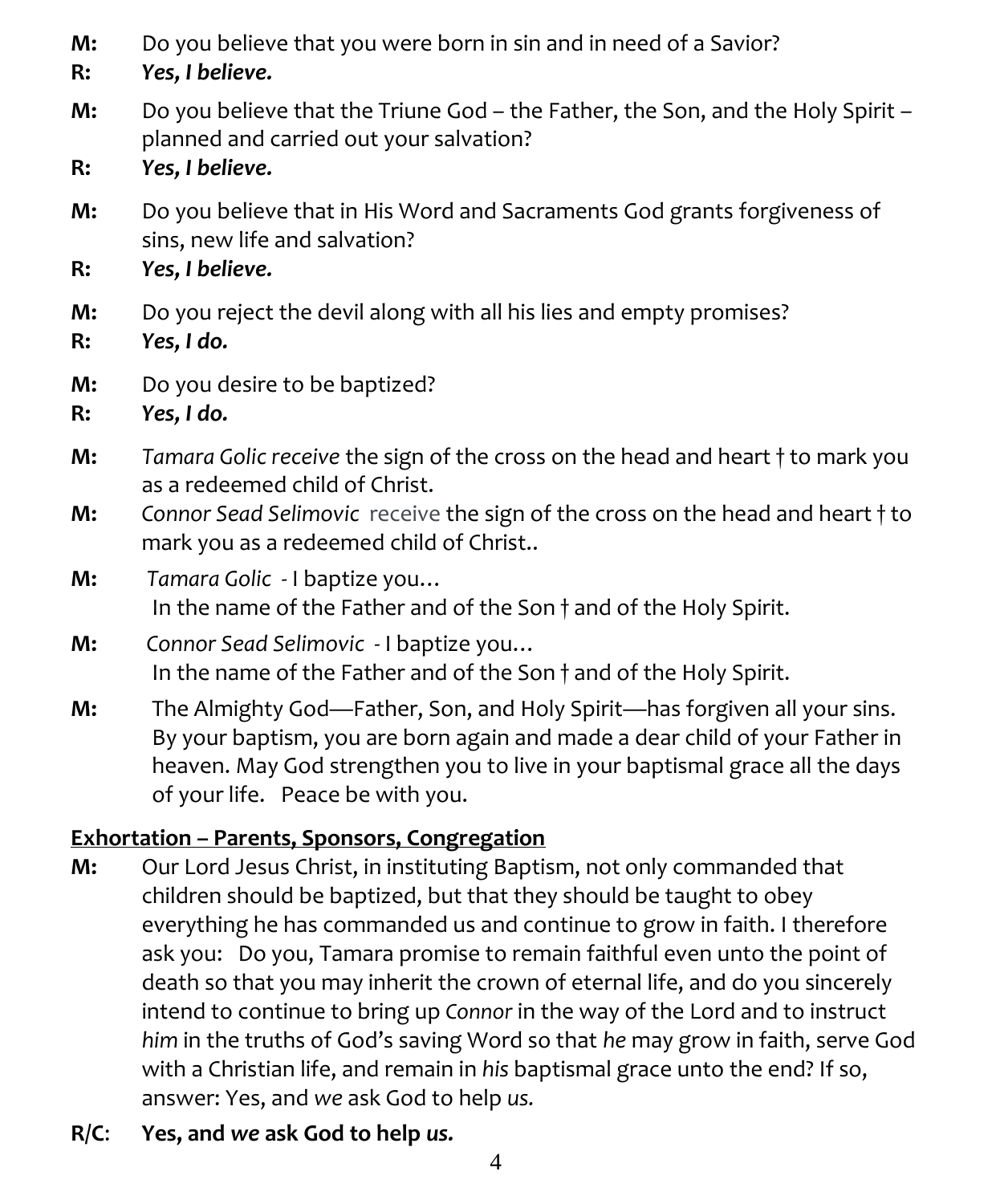### **Baptismal Candle**

- **M:** Jesus said: *"I am the light of the world. Whoever follows me will never walk in darkness, but will have the light of life."* Light this candle again and again in years to come on anniversaries of this day, and recall what God has done for *you, Tamara and Connor, through* the gift of his Son and through Baptism which unites *him* with Jesus in his death to sin and resurrection to new life.
- **M:** Almighty God, the Father of our Lord † Jesus Christ, strengthen you by his Spirit, that Christ, dwelling in you by faith, may fill you with all spiritual blessings. Go in peace.

**SONG** "Yet Not I, But Through Christ In Me" *CityALight* Music used with permission CCLI License 11209822 Lyrics Displayed On Screen

### **The Athanasian Creed**

*This creed is named after St. Athanasius, a staunch defender of the Christian faith in the fourth century. It was prepared to assist the Church in combating two errors that undermined Bible teaching. One error denied that God's Son and the Holy Spirit are of one being or Godhead with the*  Father. The other error denied that Jesus Christ is true God and true man in one person. The *Athanasian Creed continues to serve the Christian Church as a standard of the truth. It declares that whoever rejects the doctrine of the Trinity and the doctrine of Christ is without the saving faith.*

- M: Whoever wishes to be saved must, above all else, hold to the true Christian faith. Whoever does not keep this faith pure in all points will certainly perish forever.
- *C: Now this is the true Christian faith: We worship one God in three persons and three persons in one God, without mixing the persons or dividing the divine being.*
- M: For each person -- the Father, the Son, and the Holy Spirit -- is distinct, but he deity of the Father, Son, and Holy Spirit is one, equal in glory and coeternal in majesty.
- *C: What the Father is, so is the Son, and so is the Holy Spirit.*
- M: The Father is uncreated, the Son uncreated, the Holy Spirit uncreated;
- *C: The Father is infinite, the Son infinite, the Holy Spirit infinite;*
- M: The Father is eternal, the Son eternal, the Holy Spirit eternal;
- *C: Yet they are not three who are eternal, but there is one who is eternal, just as they are not three who are uncreated, nor three who are infinite, but there is one who is uncreated and one who is infinite.*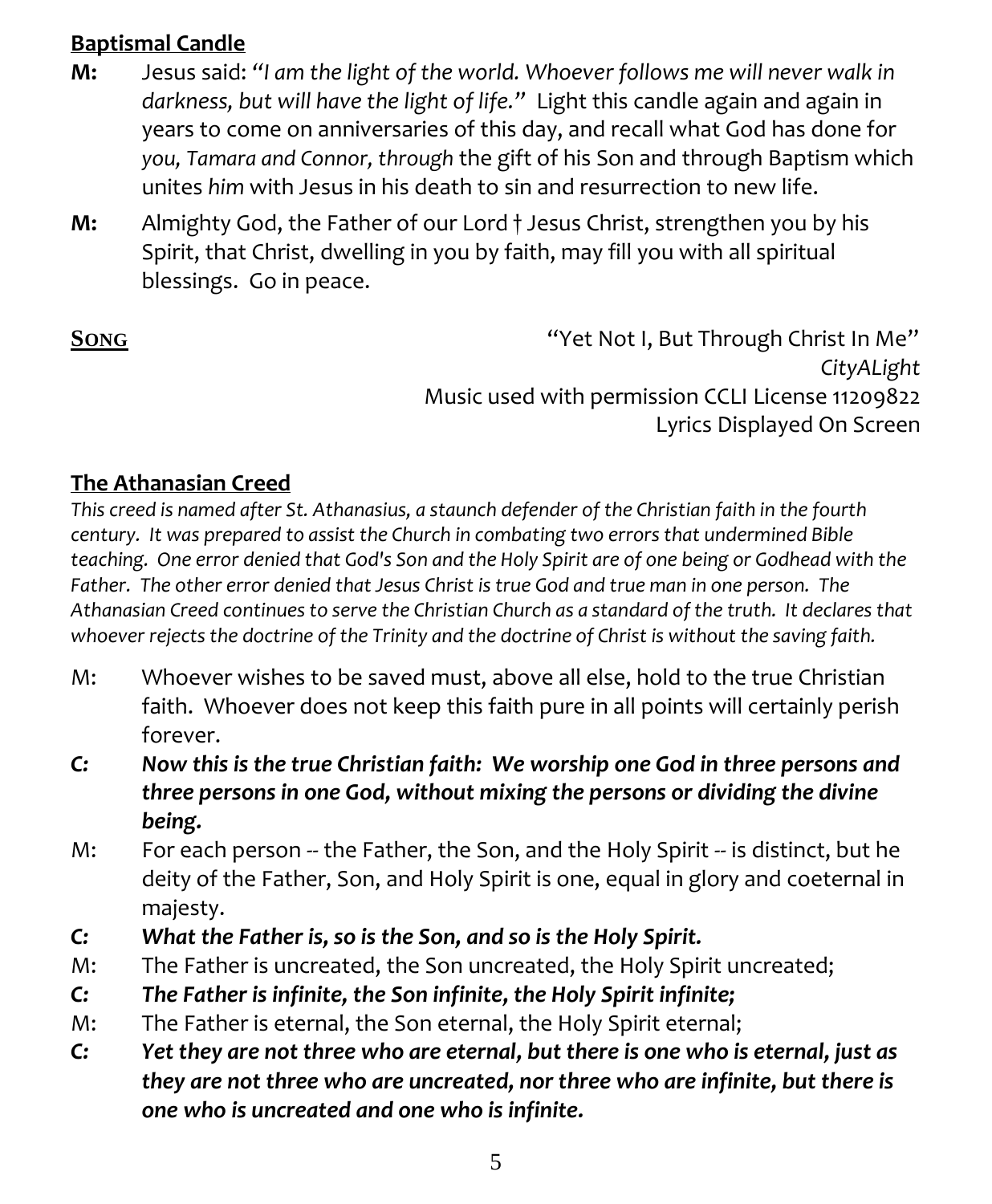- M: In the same way the Father is almighty, the Son is almighty, the Holy Spirit is almighty; yet they are not three who are almighty, but there is one who is almighty.
- *C: So the Father is God, the Son is God, the Holy Spirit is God; yet they are not three Gods, but one God.*
- M: So the Father is Lord, the Son is Lord, the Holy Spirit is Lord; yet they are not three Lords, but one Lord.
- *C: For just as Christian truth compels us to confess each person individually to be God and Lord, so the true Christian faith forbids us to speak of three Gods or three Lords.*
- M: The Father is neither made nor created nor begotten of anyone.
- *C: The Son is neither made nor created, but is begotten of the Father alone.*
- M: The Holy Spirit is neither made nor created nor begotten, but proceeds from the Father and the Son.
- *C: So there is one Father, not three Fathers; one Son, not three Sons; one Holy Spirit, not three Holy Spirits.*
- M: And within this Trinity none comes before or after; none is greater or inferior, but all three persons are coequal and coeternal, so that in every way, as stated before, all three persons are to be worshiped as one God and one God worshiped as three persons.
- *C: Whoever wishes to be saved must have this conviction of the Trinity.*
- M: It is furthermore necessary for eternal salvation truly to believe that our Lord Jesus Christ also took on human flesh.
- *C: Now this is the true Christian faith: We believe and confess that our Lord Jesus Christ, God's Son, is both God and man.*
- M: He is God, eternally begotten from the nature of the Father, and he is man, born in time from the nature of his mother, fully God, fully man, with rational soul and human flesh, equal to the Father as to his deity, less than the Father as to his humanity;
- *C: And though he is both God and man, Christ is not two persons but one, one, not by changing the deity into flesh, but by taking the humanity into God;*
- M: One, indeed, not by mixture of the natures, but by unity in one person;
- *C: For just as the rational soul and flesh are one human being, so God and man are one Christ.*
- M: He suffered for our salvation, descended into hell, rose the third day from the dead.
- *C: He ascended into heaven, is seated at the right hand of God the Father almighty, and from there will come to judge the living and the dead.*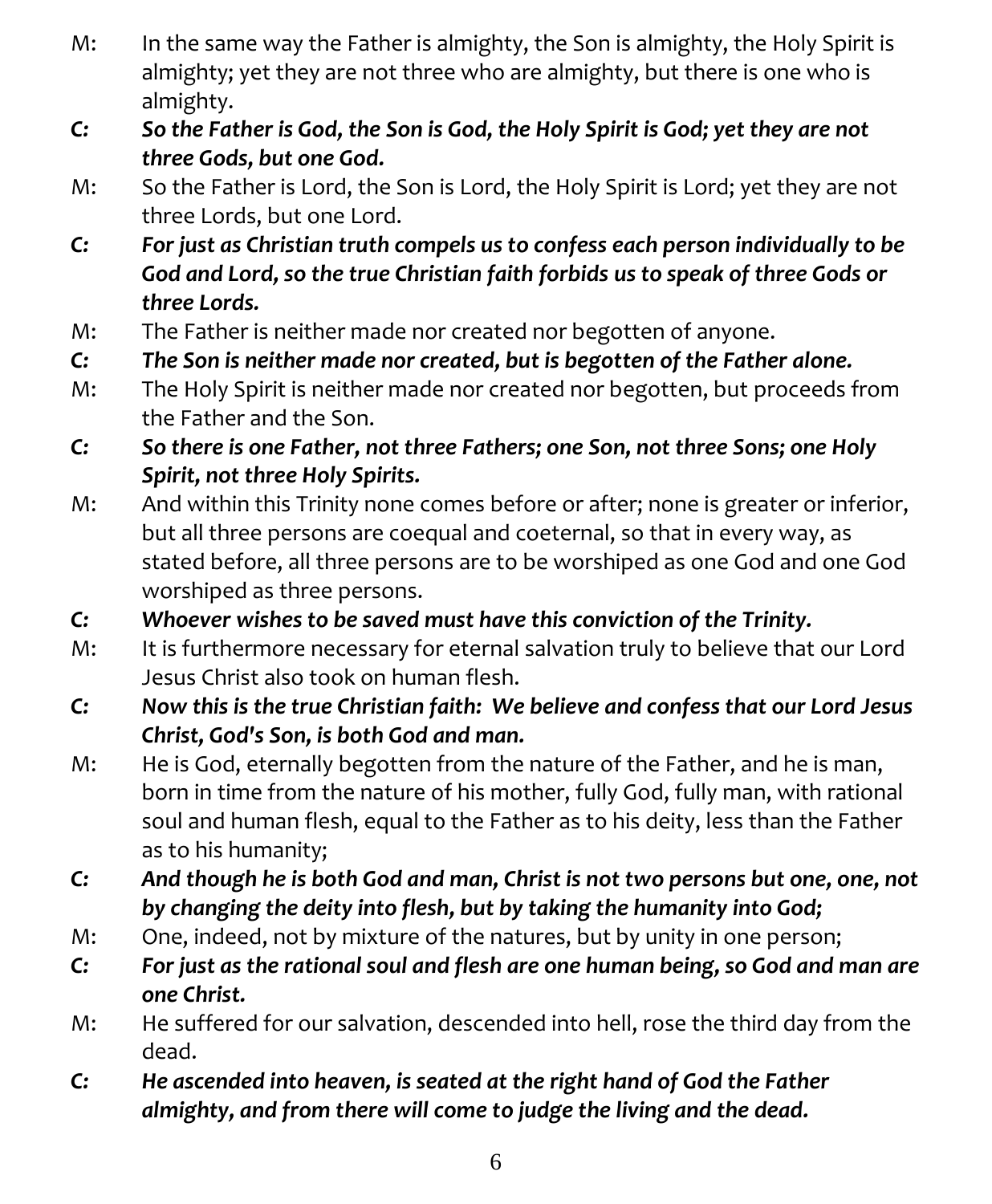- M: At his coming all people will rise with their own bodies to answer for their personal deeds.
- *C: Those who have done good will enter eternal life, but those who have done evil will go into eternal fire.*
- M: This is the true Christian faith. Whoever does not faithfully and firmly believe this cannot be saved.

## The Word

### **The Gospel Lesson: John 16:12-15**

<sup>12</sup> "I still have many things to tell you, but you cannot bear them now.<sup>13</sup> But when he, the Spirit of truth, comes, he will guide you into<sup>[\[a\]](https://www.biblegateway.com/passage/?search=Jn+16%3A12-15&version=EHV#fen-EHV-26732a)</sup> all truth. For he will not speak on his own, but whatever he hears he will speak. He will also declare to you what is to come. **<sup>14</sup>**He will glorify me, because he will take from what is mine and declare it to you. **<sup>15</sup>** Everything the Father has is mine. This is why I said that he takes from what is mine and will declare it to you.

*Glory be to God the Father, Glory be to God the Son, Glory be to God the Spirit, Great Jehovah, Three in One! Glory, glory While eternal ages run!* 

*Glory be to him who loved us, Washed us from each spot and stain; Glory be to him who bought us, Made us kings with him to reign! Glory, glory To the Lamb that once was slain!* 

*Glory to the King of angels, Glory to the Church's King, Glory to the King of nations; Heav'n and earth, your praises bring! Glory, glory To the King of glory sing!* 

*Glory, blessing, praise eternal! Thus the choir of angels sings; Honor, riches, pow'r, dominion! Thus its praise creation brings. Glory, glory, Glory to the King of kings!*

**Hymn:** CW21: #608: **Glory Be to God the Father**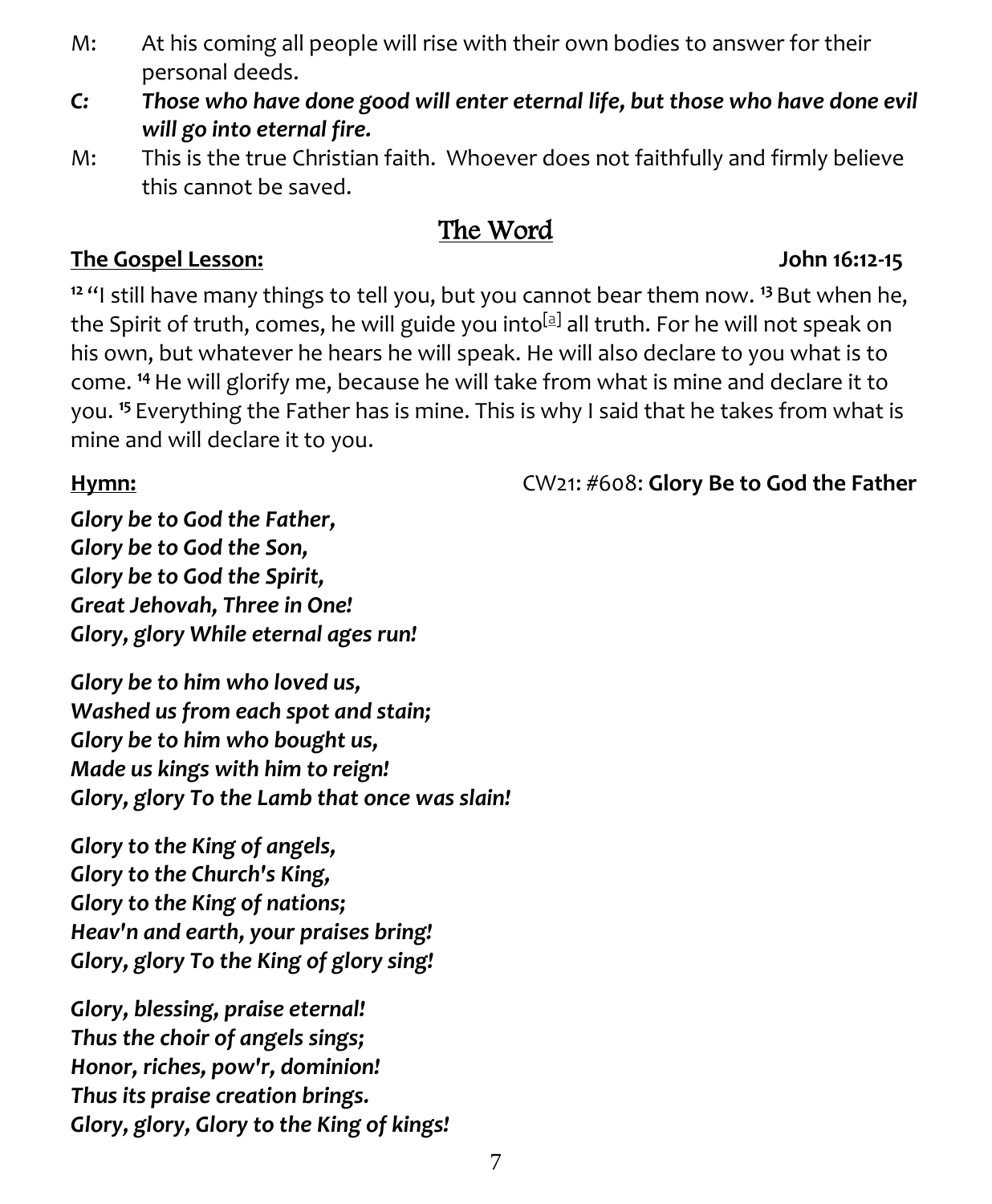The revelation from Jesus Christ that God gave him to show his servants the things that must soon take place. Christ expressed this revelation by means of symbols sent through his angel to his servant John. 2 John spoke as a witness to the word of God and to the testimony about Jesus Christ, that is, to everything he saw. 3 Blessed is the one who reads the words of this prophecy and blessed are those who hear it and hold on to the things written in it, because the time is near.

4 John, To the seven churches in the province of Asia:

Grace to you and peace from him who is, who was, and who is coming, and from the seven spirits that are before his throne, 5 and from Jesus Christ, the faithful witness, the firstborn from the dead, and the ruler of the kings of the earth.

To him who loves us and has freed us from our sins by his own blood 6 and made us a kingdom and priests to God his Father—to him be the glory and the power forever. Amen.

7 Look, he is coming with clouds, and every eye will see him, including those who pierced him. And all the nations of the earth will mourn because of him. Yes. Amen. 8 "I am the Alpha and the Omega," says the Lord God, the one who is, and who was, and who is coming, the Almighty.

God Tells John to Write Down What He Sees

9 I, John, your brother and companion in the suffering and kingship and patient endurance in Jesus, was on the island called Patmos because of the word of God and the testimony about Jesus.

10 I was in spirit on the Lord's Day, and I heard a loud voice behind me, like a trumpet, 11 saying, "Write what you see on a scroll and send it to the seven churches: to Ephesus, Smyrna, Pergamum, Thyatira, Sardis, Philadelphia, and Laodicea." Jesus Appears

12 I turned to see the voice that was speaking to me. When I turned, I saw seven gold lampstands, 13 and among the lampstands was one like a son of man. He was clothed with a robe that reached to his feet, and around his chest he wore a gold sash. 14 His head and his hair were white, like white wool or like snow. His eyes were like blazing flames. 15 His feet were like polished bronze being refined in a furnace. His voice was like the roar of many waters. 16 He held seven stars in his right hand. A sharp twoedged sword was coming out of his mouth. His face was shining as the sun shines in all its brightness.

17 When I saw him, I fell at his feet like a dead man. He placed his right hand on me and said, "Do not be afraid. I am the First and the Last— 18 the Living One. I was dead and, see, I am alive forever and ever! I also hold the keys of death and hell.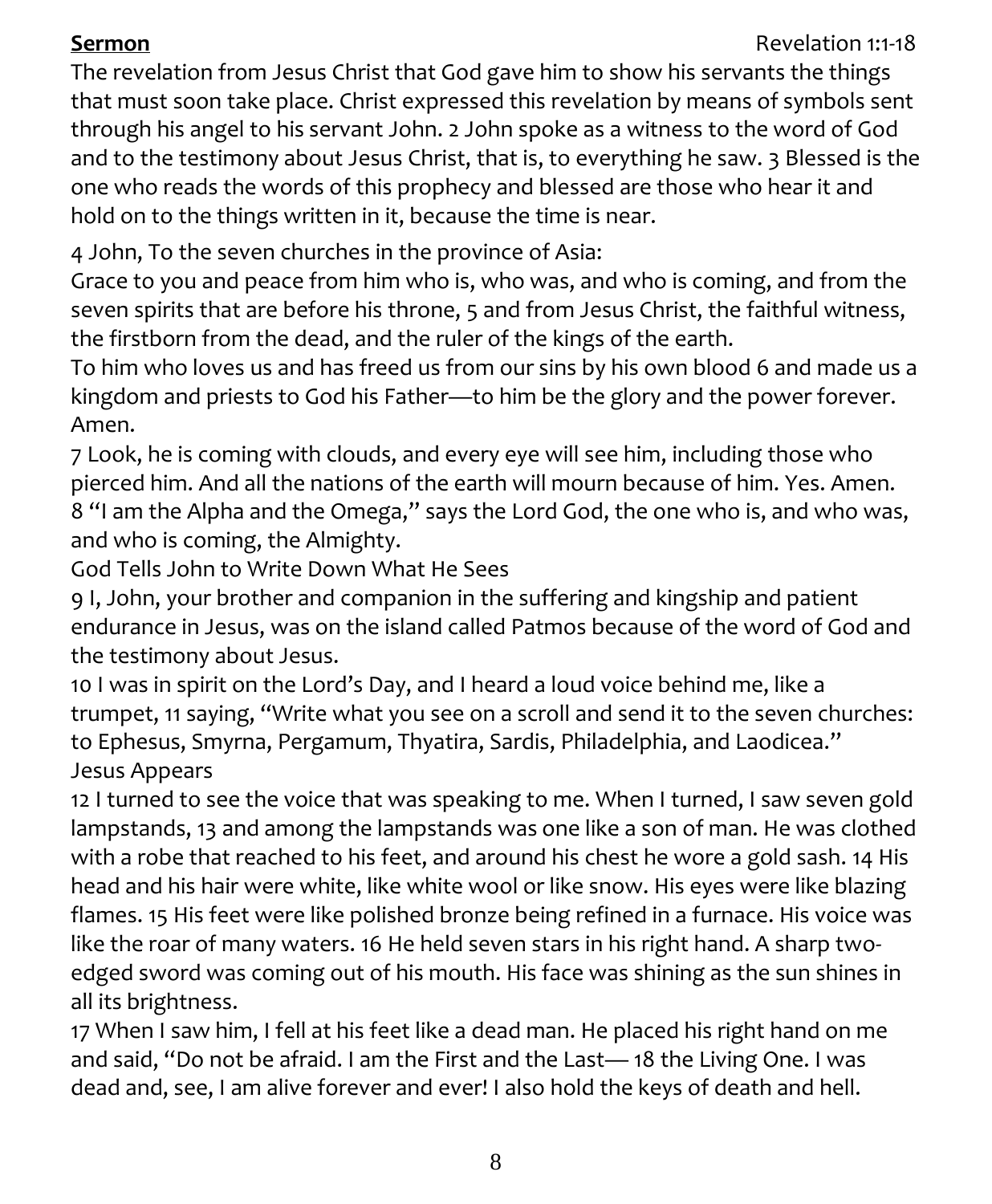9

### THANKSGIVING

**The Offering** *An opportunity to give online can also be used at Paypal.me/GracePortland or by utilizing this QR code:*

### **Farewell / Commissioning To New Call** Cole & Megan Schwartz

### **Hymn:** CWRed: #327 : **God Be with You till We Meet Again**

*God be with you till we meet again, By his counsels guide, uphold you, With his sheep securely fold you God be with you till we meet again. Till we meet, Till we meet, Till we meet at Jesus' feet. Till we meet, Till we meet God be with you till we meet again.*

*God be with you till we meet again, 'Neath his wings protecting hide you, Daily manna still provide you God be with you till we meet again. Till we meet, Till we meet, Till we meet at Jesus' feet. Till we meet, Till we meet God be with you till we meet again.*

### **Prayer of the Church**

**The Lord's Prayer Our Father, who art in heaven, hallowed be thy name, thy kingdom come, thy will be done on earth as it is in heaven. Give us this day our daily bread; and forgive us our trespasses, as we forgive those who trespass against us; and lead us not into temptation, but deliver us from evil. For thine is the kingdom and the power and the glory forever and ever. Amen.**

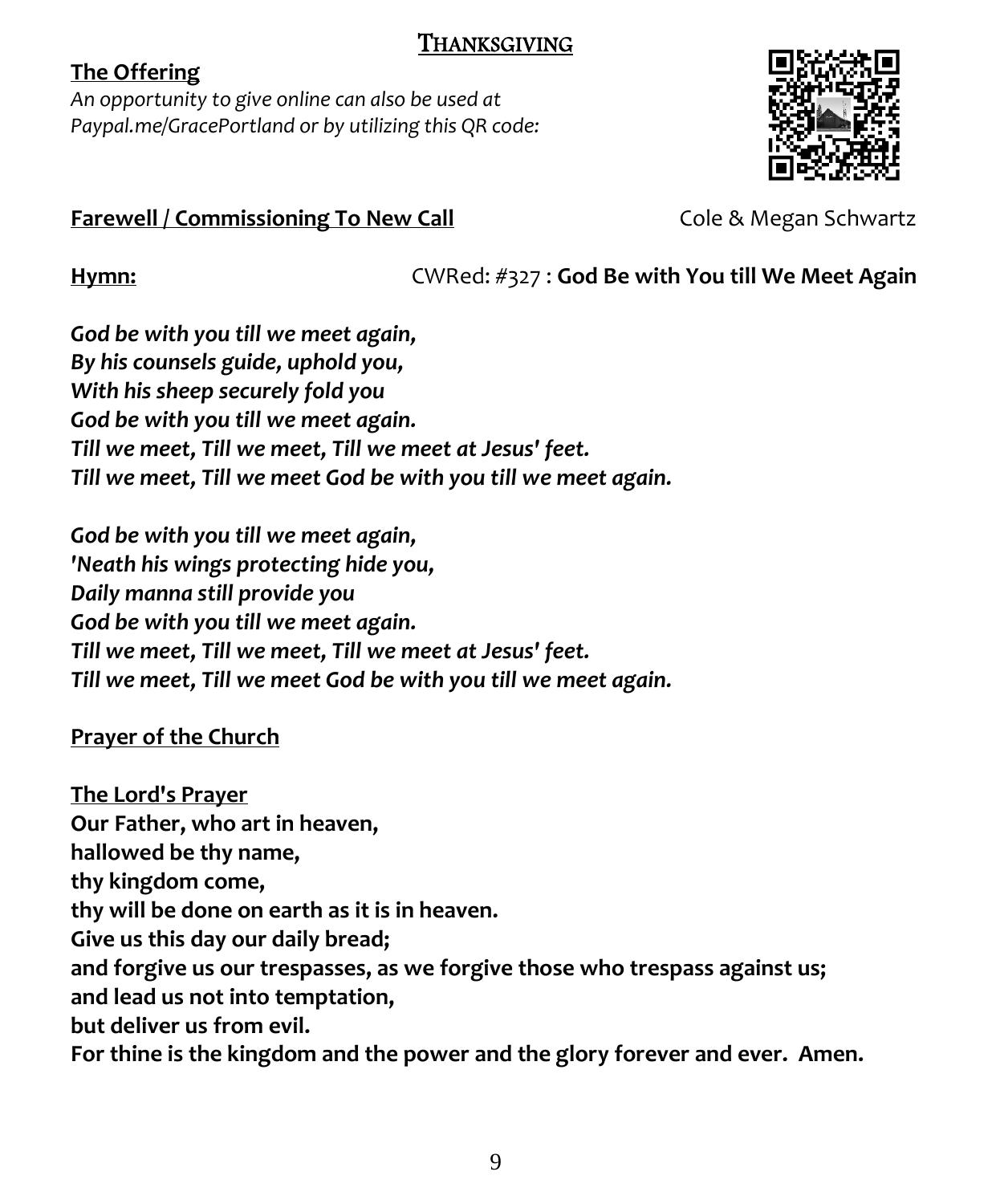#### **Closing Hymn** CW21 #599 Come, Christians, Join to Sing

*Come, Christians, join to sing Alleluia! Amen! Loud praise to Christ our King; Alleluia! Amen! Let all, with heart and voice, Before his throne rejoice; Praise is his gracious choice: Alleluia! Amen!*

*Come, lift your hearts on high, Alleluia! Amen! Let praises fill the sky; Alleluia! Amen! He is our guide and friend, To us he'll condescend; His love shall never end: Alleluia! Amen!*

*Praise yet our Christ again; Alleluia! Amen! Life shall not end the strain; Alleluia! Amen! On heaven's blissful shore, His goodness we'll adore, Singing forevermore, "Alleluia! Amen!"*